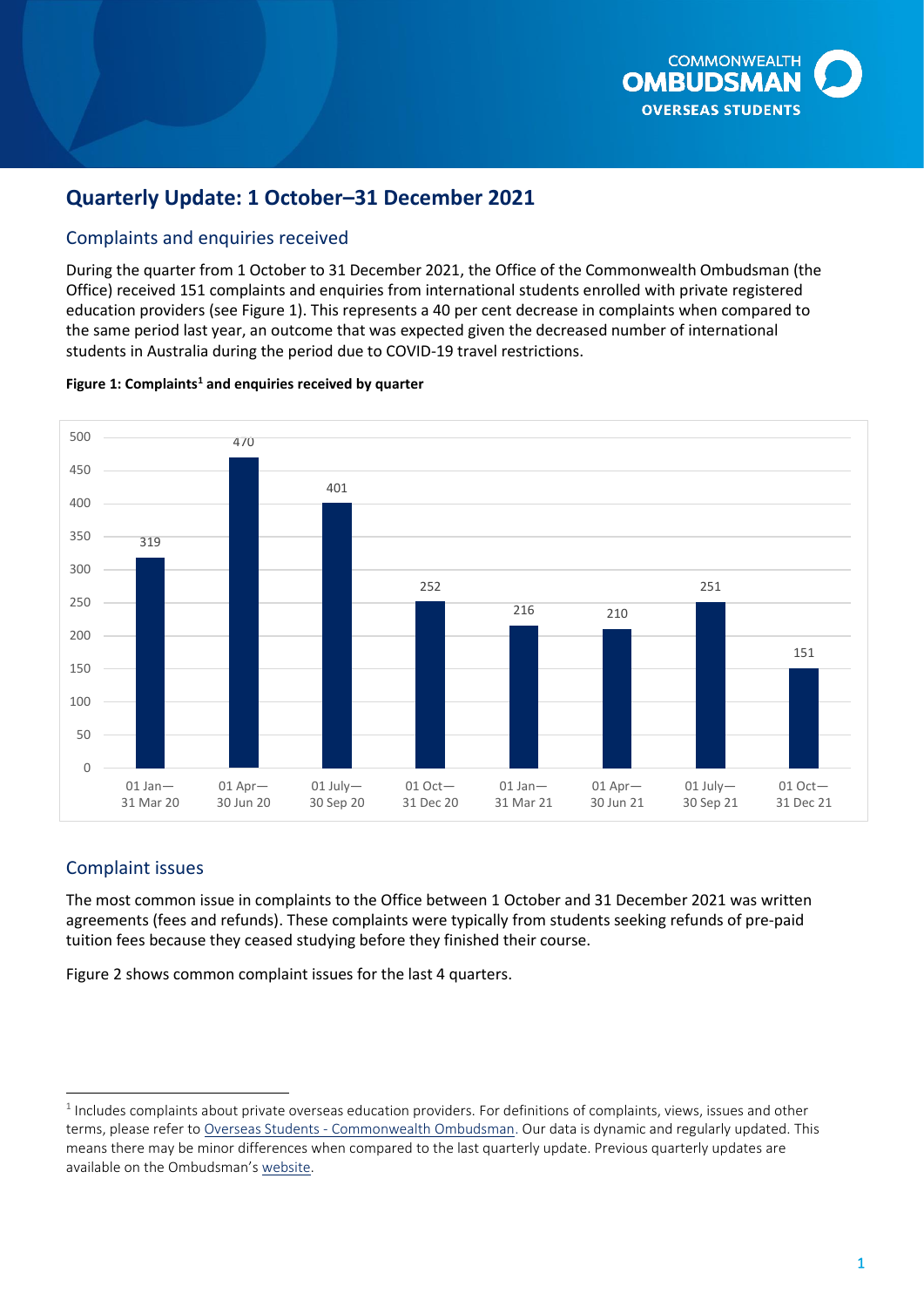

**Figure 2: Common complaint issues – comparative data for 1 January 2021 to 31 December 2021** 

### Did providers meet their responsibilities to students?

When delivering education products and services for overseas students, education providers are responsible for treating students fairly and reasonably and acting consistently with relevant legislation and national standards.

During the period from 1 October to 31 December 2021, the Office finalised 46 complaint investigations, covering 66 issues. [Table 1 s](#page-1-0)ummarises our view about whether providers met their responsibilities to their students for each issue in the complaints we investigated during this period.

#### <span id="page-1-0"></span>**Table 1: Views on finalised investigations: 1 October to 31 December 2021**

| <b>View</b>                                                              | <b>Total issues</b> |
|--------------------------------------------------------------------------|---------------------|
| Provider substantially met responsibilities to student                   | 77                  |
| Provider did not substantially meet responsibilities to student          | 25                  |
| No view – provider and student resolved matter between themselves, or we | 14                  |
| otherwise discontinued the investigation                                 |                     |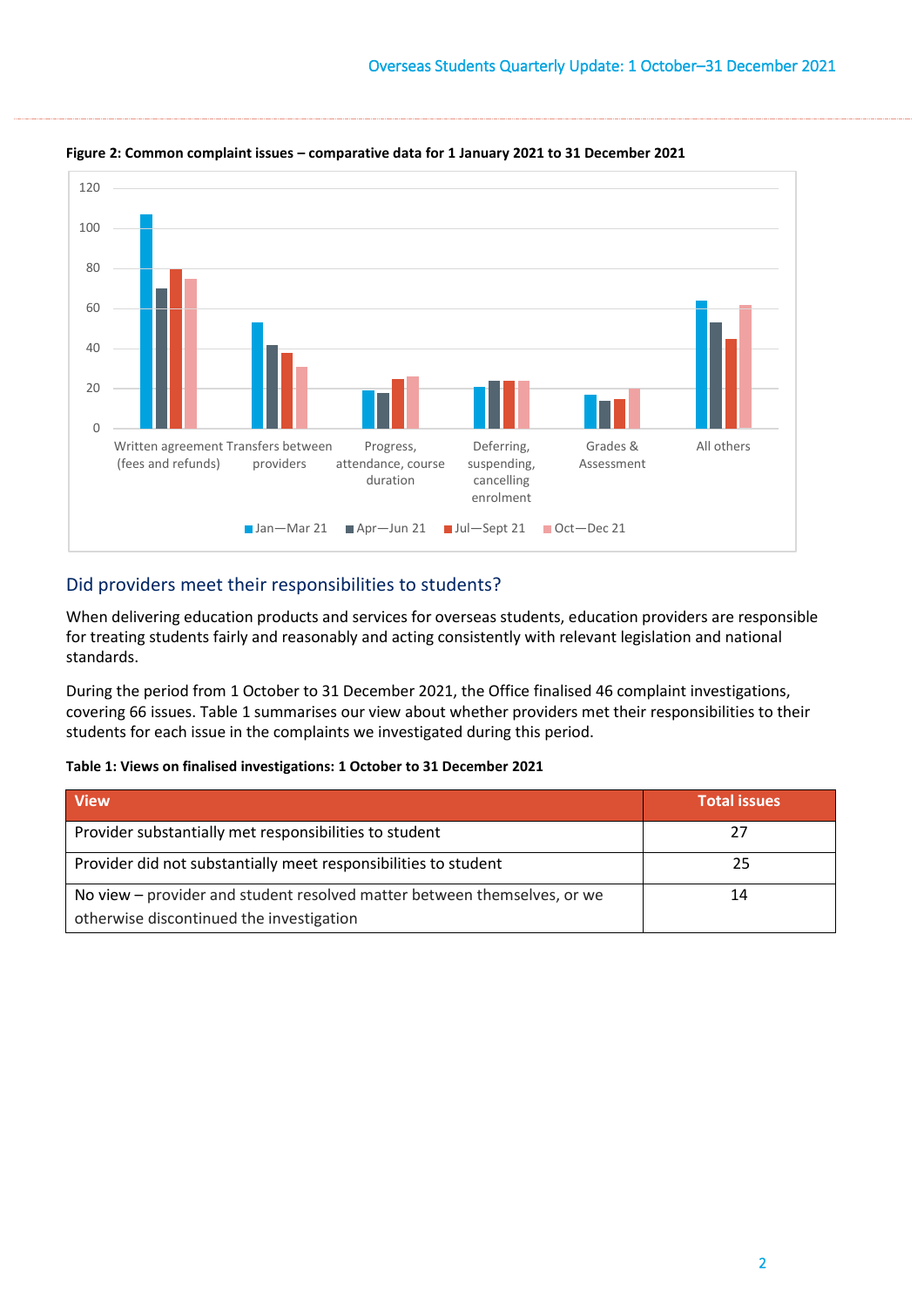### **Case Study**

An international student enrolled in a course which was advertised as being delivered in face-to-face evening classes. This timing and mode of delivery was important to the student due to their personal circumstances. Before the course commenced, the student learnt the course schedule had changed and it would only be offered in morning classes or online.

The student supplied evidence to demonstrate why they couldn't attend day classes and contacted the provider several times to seek a solution. The student's agent also informed the provider they had erred by not giving the student correct information about the timing of the course prior to them enrolling. The provider initially tried to accommodate the student through online study but, after 3 weeks, required the student to return to face to face classes which they were not able to do.

The student requested a release from the course with a full refund, which the provider refused. The student requested a meeting with the provider and explained they were misled prior to enrolling. The provider agreed to release the student and offered to refund a small proportion of the pre-paid fees. The student lodged an appeal and the provider decided the student did not meet the requirements for compassionate and compelling grounds in its cancellation policy. The student then contacted our Office.

### **Our assessment**

We considered information provided by all parties and the requirements of:

• the *Education Services for Overseas Students Act 2000* (the ESOS Act)

 • the *National Code of Practice for Providers of Education and Training to Overseas Students 2018* (National  Code) Standard 1.1 which states: *the registered provider must ensure that the marketing and promotion of its courses and education services in connection with the recruitment of overseas students or intending overseas students, including through an education agent (in accordance with Standard 4), is not false or misleading and is consistent with Australian Consumer Law* 

• the provider's documented policies, procedures and student handbook.

 student receives inaccurate information about class times/days at the time of enrolment and they choose a We recognise that in many cases, providers require flexibility in the timing of course delivery. However, if a course based on that information, in our view the student cannot reasonably be taken to have made an informed decision about which course to study. Based on this, we concluded the student should receive a refund of their unspent tuition fees.

### **Outcome**

We informed the provider of our view that the student was entitled to a refund of her unspent tuition fees. The provider accepted our view and made the refund.

# Complaint management tips for providers: acknowledging complaints

A clear, well timed contact to acknowledge a complaint sets the scene for the overall complaint experience and reduces the risk of student dissatisfaction. In the complaints about providers we handle, we often identify mistakes at this early stage which impact the relationship and/or exacerbate the central complaint.

Sometimes providers do not give an acknowledgement, which results in the student repeatedly contacting their provider or seeking support from our Office. Other times, the student's expectations are not managed, and they are dissatisfied when they do not receive a quick outcome or discover the outcome they hoped for was not possible or practical.

Here are some simple ways to smooth your complaints process with good acknowledgements: